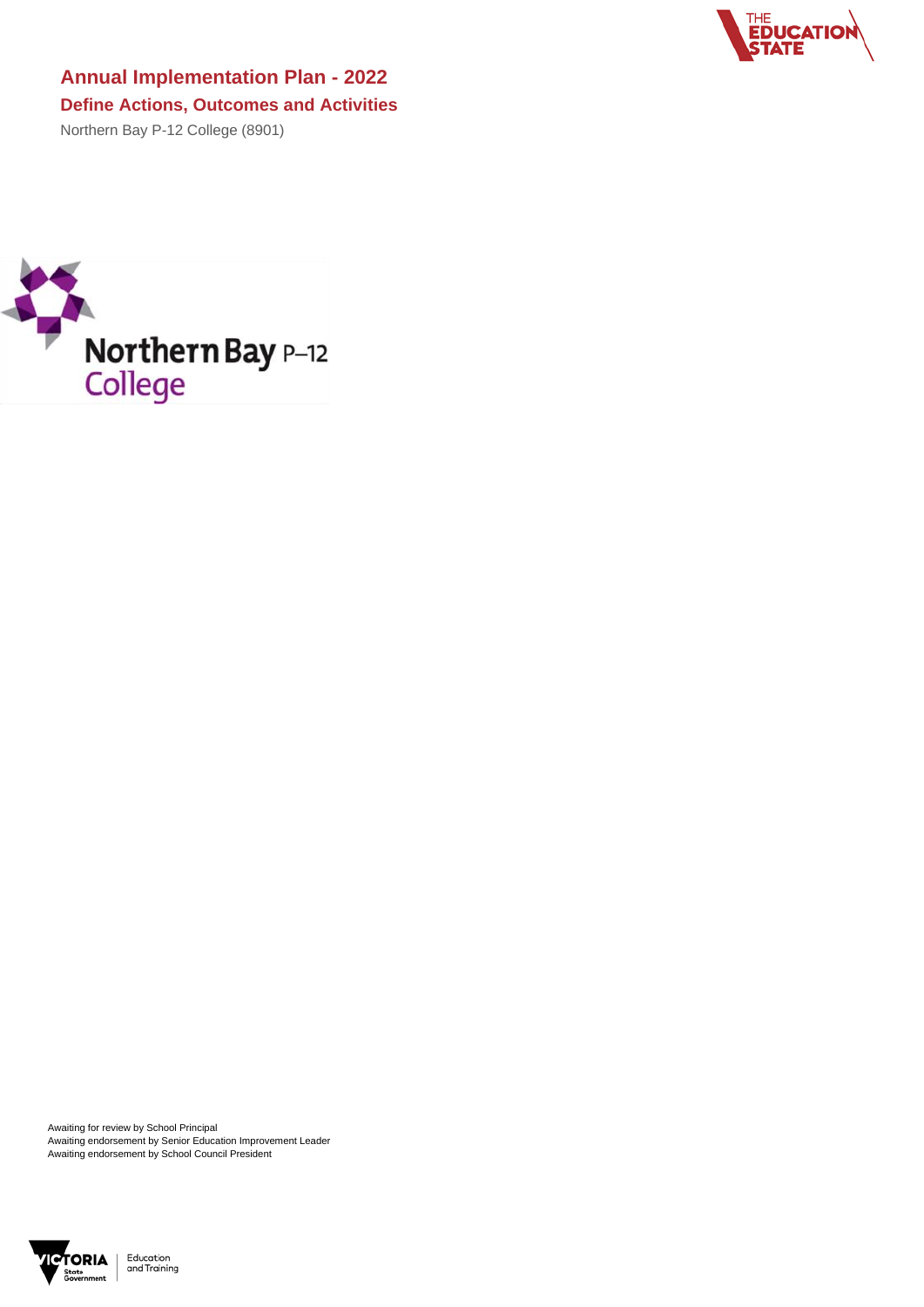

## **Define Actions, Outcomes and Activities**

| <b>Budget</b>                      |
|------------------------------------|
| \$0.00                             |
| $\Box$ Equity funding will be used |



| Goal 1                                                                                                                                   | <b>2022 Priorities Goal</b><br>Some of our students have thrived in the remote learning environment, others have maintained their learning progress, and some need extra learning and wellbeing support despite the best efforts of their<br>teachers and families. In 2022 we will continue to focus on student learning - with an increased focus on numeracy - and student wellbeing through the 2022 Priorities Goal, a learning Key Improvement<br>Strategy and a wellbeing Key Improvement Strategy. We will teach and support each student at their point of need and in line with FISO. |                                                                                                                                              |                                      |                                             |                                                                                                                                                                                                |
|------------------------------------------------------------------------------------------------------------------------------------------|-------------------------------------------------------------------------------------------------------------------------------------------------------------------------------------------------------------------------------------------------------------------------------------------------------------------------------------------------------------------------------------------------------------------------------------------------------------------------------------------------------------------------------------------------------------------------------------------------|----------------------------------------------------------------------------------------------------------------------------------------------|--------------------------------------|---------------------------------------------|------------------------------------------------------------------------------------------------------------------------------------------------------------------------------------------------|
| 12 Month Target 1.1                                                                                                                      | Targets as described and articulated by the DET.                                                                                                                                                                                                                                                                                                                                                                                                                                                                                                                                                |                                                                                                                                              |                                      |                                             |                                                                                                                                                                                                |
| KIS <sub>1</sub><br>Priority 2022 Dimension                                                                                              |                                                                                                                                                                                                                                                                                                                                                                                                                                                                                                                                                                                                 | Learning - Support both those who need extra support and those who have thrived to continue to extend their learning, especially in numeracy |                                      |                                             |                                                                                                                                                                                                |
| <b>Actions</b>                                                                                                                           |                                                                                                                                                                                                                                                                                                                                                                                                                                                                                                                                                                                                 | Establish/embed/maintain PLCs/PLTs structures to support teacher collaboration and reflection of strengthen teaching practice                |                                      |                                             |                                                                                                                                                                                                |
| <b>Outcomes</b>                                                                                                                          |                                                                                                                                                                                                                                                                                                                                                                                                                                                                                                                                                                                                 | PLCs will meet to engage in reflective practice, evaluate and plan curriculum, assessments, lessons                                          |                                      |                                             |                                                                                                                                                                                                |
| <b>Success Indicators</b>                                                                                                                | - Teacher records and observations of student progress                                                                                                                                                                                                                                                                                                                                                                                                                                                                                                                                          |                                                                                                                                              |                                      |                                             |                                                                                                                                                                                                |
|                                                                                                                                          |                                                                                                                                                                                                                                                                                                                                                                                                                                                                                                                                                                                                 | - Classroom observations and learning walks demonstrating take up of professional learning strategies                                        |                                      |                                             |                                                                                                                                                                                                |
| <b>Activities and Milestones</b>                                                                                                         |                                                                                                                                                                                                                                                                                                                                                                                                                                                                                                                                                                                                 | Who                                                                                                                                          | Is this a PL Priority                | When                                        | <b>Budget</b>                                                                                                                                                                                  |
| Implementation of a Tutor program to support 'catch-up' learning for identified<br>students                                              |                                                                                                                                                                                                                                                                                                                                                                                                                                                                                                                                                                                                 | $\boxtimes$ Leadership Team                                                                                                                  | $\overline{\mathbf{y}}$ PLP Priority | from:<br>Term 1<br>to:<br>Term <sub>3</sub> | \$0.00<br>Equity funding will be used<br>Disability Inclusion Tier 2 Funding will be<br>used<br>Schools Mental Health Menu items will be<br>used which may include DET funded or free<br>items |
| KIS <sub>2</sub><br>Priority 2022 Dimension                                                                                              |                                                                                                                                                                                                                                                                                                                                                                                                                                                                                                                                                                                                 | Wellbeing - Effectively mobilise available resources to support students' wellbeing and mental health, especially the most vulnerable        |                                      |                                             |                                                                                                                                                                                                |
| <b>Actions</b>                                                                                                                           |                                                                                                                                                                                                                                                                                                                                                                                                                                                                                                                                                                                                 | Establish and embed routines and prioritise time in the school day and classes to revisit these regularly                                    |                                      |                                             |                                                                                                                                                                                                |
| <b>Outcomes</b>                                                                                                                          | Calm, orderly learning environments                                                                                                                                                                                                                                                                                                                                                                                                                                                                                                                                                             |                                                                                                                                              |                                      |                                             |                                                                                                                                                                                                |
| <b>Success Indicators</b>                                                                                                                | Classroom and peer observations<br>Observations of changes to classroom practices<br>Documentation of frameworks, policies or programs                                                                                                                                                                                                                                                                                                                                                                                                                                                          |                                                                                                                                              |                                      |                                             |                                                                                                                                                                                                |
| <b>Activities and Milestones</b>                                                                                                         |                                                                                                                                                                                                                                                                                                                                                                                                                                                                                                                                                                                                 | Who                                                                                                                                          | Is this a PL Priority                | When                                        | <b>Budget</b>                                                                                                                                                                                  |
| PL catch up and refresher sessions that develop understanding and teacher<br>practice in SWPBS Framework into Everyday Practice and BSEM |                                                                                                                                                                                                                                                                                                                                                                                                                                                                                                                                                                                                 | $\overline{\mathsf{M}}$ All Staff                                                                                                            | $\Box$ PLP Priority                  | from:<br>Term 1<br>to:<br>Term 4            | \$0.00<br>Equity funding will be used                                                                                                                                                          |

| <b>Budget</b>                                                                                  |
|------------------------------------------------------------------------------------------------|
| \$0.00                                                                                         |
| Equity funding will be used                                                                    |
| Disability Inclusion Tier 2 Funding will be<br>used                                            |
| Schools Mental Health Menu items will be<br>used which may include DET funded or free<br>items |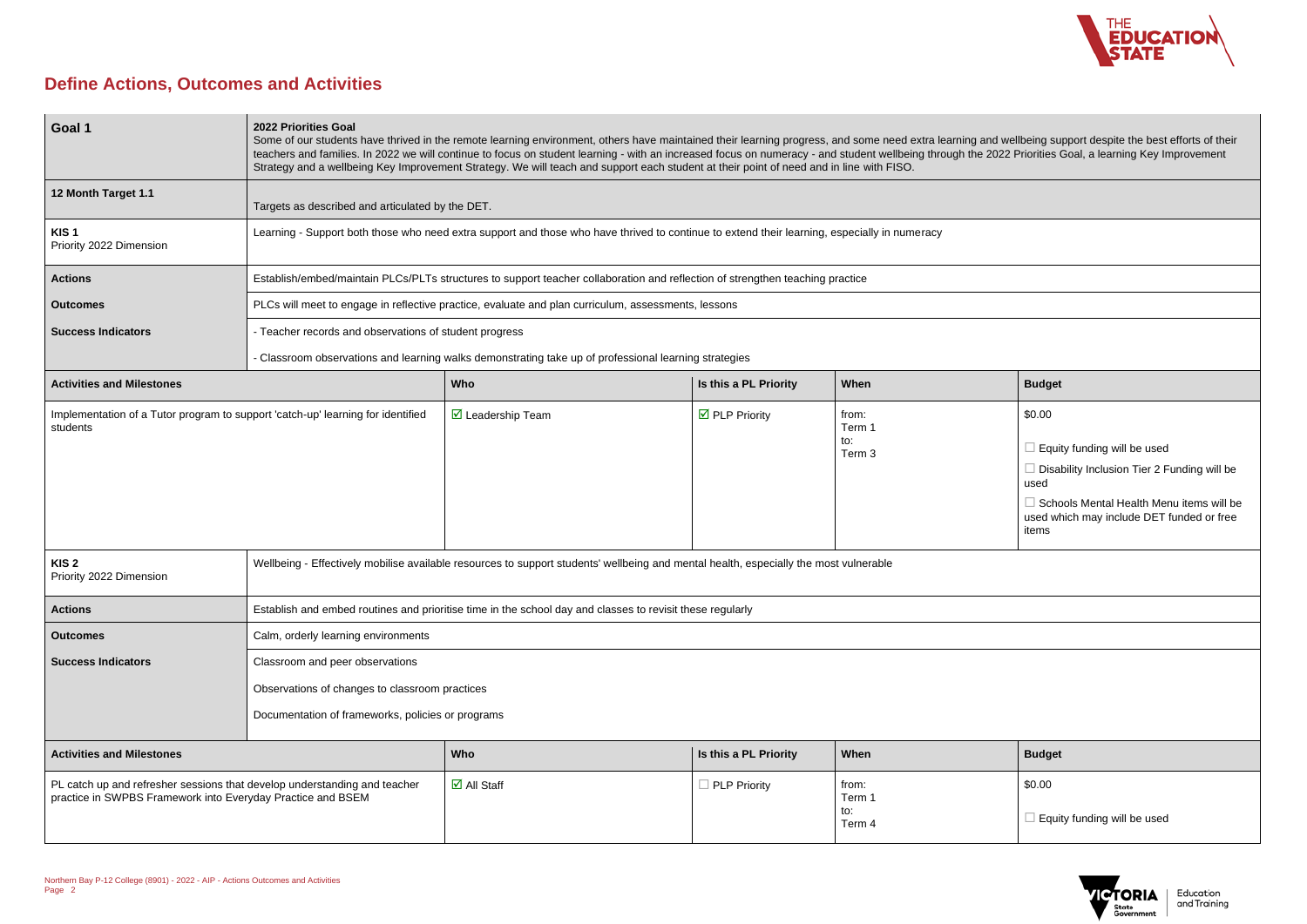

 $\square$  Disability Inclusion Tier 2 Funding will be used

 $\square$  Schools Mental Health Menu items will be used which may include DET funded or free items



| Goal 2              | To improve student learning outcomes for all students.                                                                                                                                                                                                                                                                                                                                                                                                                                                                                                                                                                                                                                                                                                                                                                                                                                                                                                                                                                        |
|---------------------|-------------------------------------------------------------------------------------------------------------------------------------------------------------------------------------------------------------------------------------------------------------------------------------------------------------------------------------------------------------------------------------------------------------------------------------------------------------------------------------------------------------------------------------------------------------------------------------------------------------------------------------------------------------------------------------------------------------------------------------------------------------------------------------------------------------------------------------------------------------------------------------------------------------------------------------------------------------------------------------------------------------------------------|
| 12 Month Target 2.1 | <b>NAPLAN</b><br>Increase the percentage of students in the top two bands for Reading<br>Year 5 to 25% in 2022 - (2021 15%)<br>Year 9 to 15% in 2022 - (2021 4%)<br>Decrease the percentage of students in the bottom two bands for Reading<br>Year 5 to 30% in 2022 - (2021 32%)<br>Year 9 to 25% in 2022 - (2021 55%)<br>Increase the percentage of students achieving high/medium relative learning gain in Reading).<br>From 62.9% to 75% in 2022 - (2021 68%)<br>From 63.9% to 75% in 2022 - (2021 61%)<br>Increase the percentage of students in the top two bands for Numeracy<br>Year 5 to 20% in 2022 - (2021 8%)<br>Year 9 to 15% in 2022 - (2021 0%)<br>Decrease the percentage of students in the bottom two bands for Numeracy<br>Year 5 to 25% in 2022 - (2021 41%)<br>Year 9 to 20% in 2022 - (2021 37%)<br>Increase the percentage of students achieving high/medium relative learning gain in Numeracy<br>For Year 3 to Year 5 - 75% in 2022 - (2021 64%)<br>For Year 7 to Year 9 - 80% in 2022 - (2021 67%) |
| 12 Month Target 2.2 | TEACHER JUDGEMENT WITH VICTORIAN CURRICULUM<br>Increase the percentage of students at or above the Victorian Curriculum standard in teacher judgement for Reading and Viewing<br>Years F-6 to 88% in 2022 - (Sem 1 2021 64%)<br>Years 7-10 to 72% in 2022 - (Sem 1 2021 37%)<br>Increase the percentage of students at or above the Victorian Curriculum standard in teacher judgement for Number and Algebra<br>Years F-6 to 87% in 2022 - (Sem 1 2021 58%)<br>Years 7-10 to 58% in 2022 - (Sem 1 2021 29%)                                                                                                                                                                                                                                                                                                                                                                                                                                                                                                                  |
| 12 Month Target 2.3 | <b>VCE/VCAL</b><br>Increase the Mean VCE English score to 25.0 in 2022 - (2020 - 23)<br>Increase the Mean All Study score to 26.0 in 2022 - (2020 24.6)<br>Increase the percentage of VCE and VCAL certificate completions to 85% in 2022 - (2021)<br>VCE certificate completion to be at 90% - (2021 83%)<br>VCAL certificate completions to be at 80% - (2021 % of all Units completed 61%)                                                                                                                                                                                                                                                                                                                                                                                                                                                                                                                                                                                                                                 |
| 12 Month Target 2.4 | <b>OPINION SURVEYS</b><br>(SSS) Positive endorsement of Academic Focus to 60% in 2022 - (2021 46%)<br>(SATSS) Stimulated Learning                                                                                                                                                                                                                                                                                                                                                                                                                                                                                                                                                                                                                                                                                                                                                                                                                                                                                             |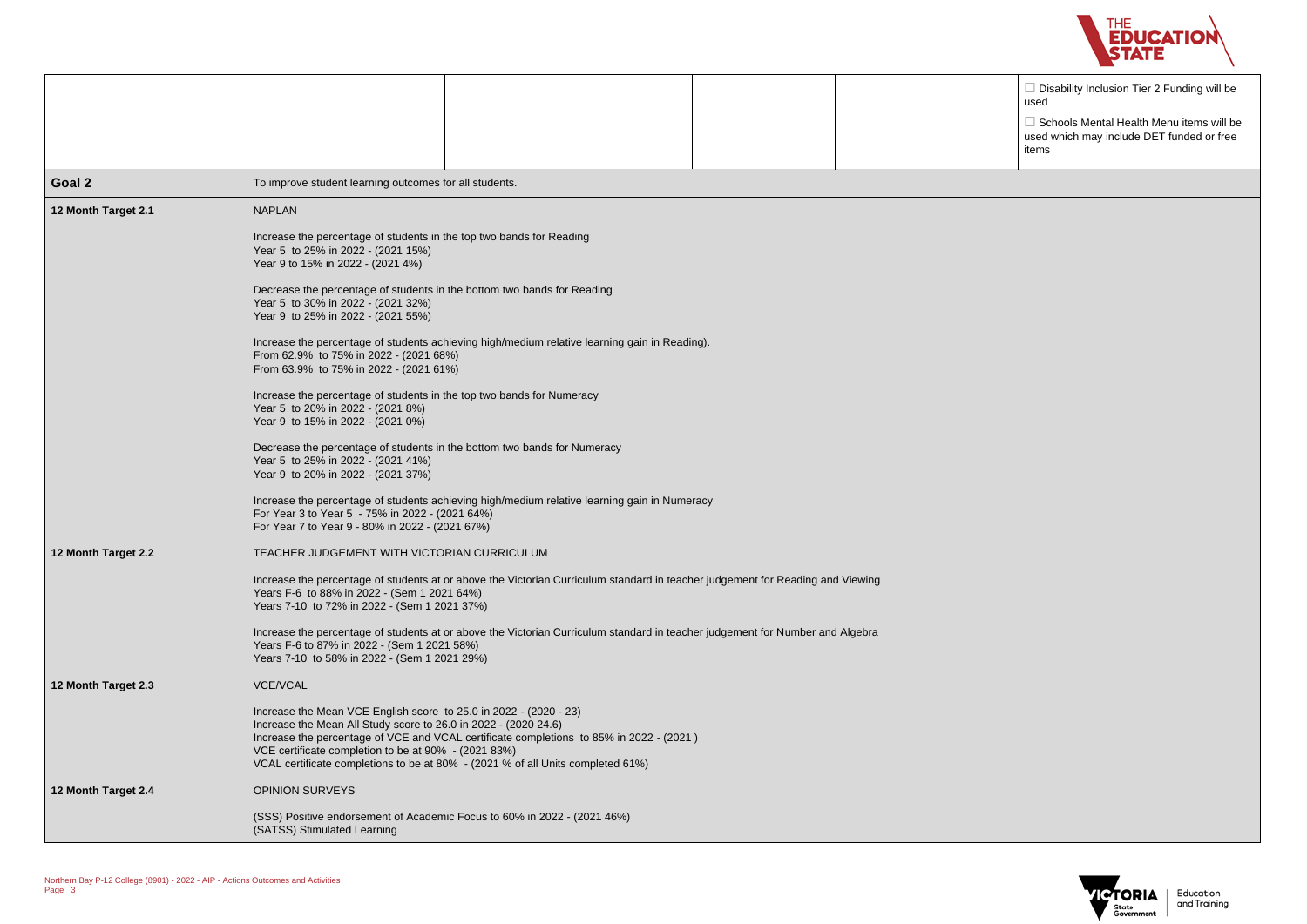

I curriculum which is coherent, sequential and

|                                                                                                                        | Years 5-6 to 85% in 2022 - (2021 Year 4-6 68%)<br>Years 7-12 to 80% in 2022 - (2021 (70% Year 7-9) (61% Year 10-12))                                                                                                                                                                                                                                                                                                                                                                                                                                                                                                                                                                                                                                                                                                                                                                                                                                                                                                                                     |                                                                                                                                                                            |                       |                                  |                                                                                |
|------------------------------------------------------------------------------------------------------------------------|----------------------------------------------------------------------------------------------------------------------------------------------------------------------------------------------------------------------------------------------------------------------------------------------------------------------------------------------------------------------------------------------------------------------------------------------------------------------------------------------------------------------------------------------------------------------------------------------------------------------------------------------------------------------------------------------------------------------------------------------------------------------------------------------------------------------------------------------------------------------------------------------------------------------------------------------------------------------------------------------------------------------------------------------------------|----------------------------------------------------------------------------------------------------------------------------------------------------------------------------|-----------------------|----------------------------------|--------------------------------------------------------------------------------|
|                                                                                                                        | (SATSS) Sense of Confidence<br>Years 5-6 to 83% in 2022 - (2021 Year 4-6 - 69%)<br>Years 7-12 to 83% in 2022 - (2021 (59% Year 7-9) (62% Year 10-12))                                                                                                                                                                                                                                                                                                                                                                                                                                                                                                                                                                                                                                                                                                                                                                                                                                                                                                    |                                                                                                                                                                            |                       |                                  |                                                                                |
|                                                                                                                        |                                                                                                                                                                                                                                                                                                                                                                                                                                                                                                                                                                                                                                                                                                                                                                                                                                                                                                                                                                                                                                                          | (POS) Positive endorsement of Effective Teaching to 90% in 2022 - (2020 87%)<br>(POS) Positive endorsement of Stimulating Learning Environment to 90% in 2022 - (2020 89%) |                       |                                  |                                                                                |
| KIS <sub>1</sub><br>Curriculum planning and assessment                                                                 | articulates a guaranteed program of learning.                                                                                                                                                                                                                                                                                                                                                                                                                                                                                                                                                                                                                                                                                                                                                                                                                                                                                                                                                                                                            | Secure school-wide commitment to the consistent teaching of literacy and numeracy, including the development and implementation of a whole school curriculum whic          |                       |                                  |                                                                                |
| <b>Actions</b>                                                                                                         | Use multiple data sources to map and align curriculum priorities<br>$\mathbf 1$ .<br>2.<br>Consistently utilise Victorian Curriculum learning progressions in PLC planning<br>3.<br>Develop common assessments aligned with the Victorian Curriculum learning progressions<br>4.<br>Audit F-12 assessment<br>Implement consistent approaches to learning and teaching in Literacy and Numeracy across all SoLs.<br>6.                                                                                                                                                                                                                                                                                                                                                                                                                                                                                                                                                                                                                                    |                                                                                                                                                                            |                       |                                  |                                                                                |
| <b>Outcomes</b>                                                                                                        | Leaders will:<br>Ensure teachers integrate Victorian Curriculum learning progressions in all Learning Programs F-10<br>$\bullet$<br>Ensure teachers integrate VCAA Study Designs and Unit Guides (11-12)<br>$\bullet$<br>Ensure teacher planning reflects consistent use of Inquiry Cycle<br>$\bullet$<br>Ensure teacher planning reflects learner needs as evidenced by data<br>Staff will:<br>Use the Victorian Curriculum learning progressions in curriculum planning F-10<br>$\bullet$<br>Demonstrate consistent implementation of NBC Learning Models in Unit Planners<br>$\bullet$<br>Develop and moderate assessments that effectively measure student learning<br>$\bullet$<br>Engage in data conversations using common assessments<br>Optimise student agency through goal setting, student choice and interest<br>Students will:<br>Co-design, monitor and reflect on their learning goals<br>Articulate what they are learning and why.<br>$\bullet$<br>Give and receive feedback regarding their learning progression and teacher practice |                                                                                                                                                                            |                       |                                  |                                                                                |
| <b>Success Indicators</b>                                                                                              | <b>NAPLAN</b> data<br>Victorian Curriculum Teacher Judgement data<br><b>Student Attitudes to School Survey</b><br><b>School Staff Survey</b><br><b>Parent Opinion Survey</b><br>Year 12 Completion rates<br>VCE English and All Score mean scores                                                                                                                                                                                                                                                                                                                                                                                                                                                                                                                                                                                                                                                                                                                                                                                                        |                                                                                                                                                                            |                       |                                  |                                                                                |
| <b>Activities and Milestones</b>                                                                                       |                                                                                                                                                                                                                                                                                                                                                                                                                                                                                                                                                                                                                                                                                                                                                                                                                                                                                                                                                                                                                                                          | Who                                                                                                                                                                        | Is this a PL Priority | When                             | <b>Budget</b>                                                                  |
| Further embed a consistent model and process for Pod Planning College Wide;<br>including review of College Data Cycle. |                                                                                                                                                                                                                                                                                                                                                                                                                                                                                                                                                                                                                                                                                                                                                                                                                                                                                                                                                                                                                                                          | $\triangleright$ Learning Specialist(s)<br>$\overline{\mathbf{y}}$ Teacher(s)                                                                                              | $\Box$ PLP Priority   | from:<br>Term 1<br>to:<br>Term 4 | \$0.00<br>$\Box$ Equi<br>$\Box$ Disa<br>used<br>$\Box$ Scho<br>used w<br>items |

| <b>Budget</b>                                                                                                                                                                        |
|--------------------------------------------------------------------------------------------------------------------------------------------------------------------------------------|
| \$0.00                                                                                                                                                                               |
| Equity funding will be used<br>Disability Inclusion Tier 2 Funding will be<br>used<br>Schools Mental Health Menu items will be<br>used which may include DET funded or free<br>items |

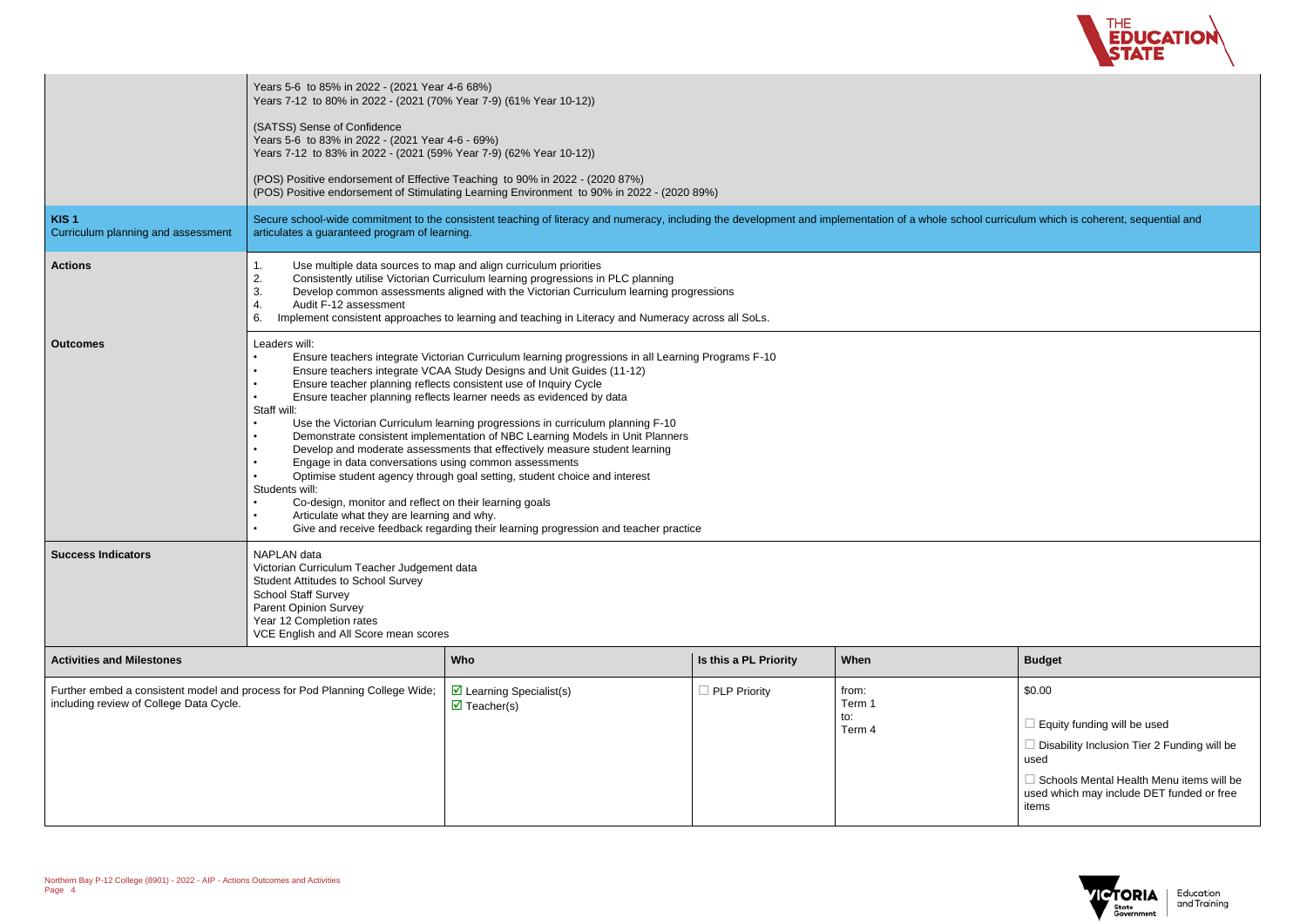| THE<br><b>EDUCATION</b> |  |
|-------------------------|--|
| <b>STATE</b>            |  |



| Embed an agreed College Wide Assessment schedule in Numeracy and<br>Literacy P-12                                                                                                                                              |                                                                                                                                                                                                                                                                                                                                                                                                                                                 | $\triangleright$ Leading Teacher(s)<br>$\triangleright$ Learning Specialist(s)<br>$\triangledown$ Teacher(s)         | $\Box$ PLP Priority          | from:<br>Term 1<br>to:<br>Term 4 | \$5,000.00<br>$\triangleright$ Equity funding will be used<br>$\triangleright$ Disability Inclusion Tier 2 Funding will be<br>used<br>Schools Mental Health Menu items will be<br>used which may include DET funded or free<br>items   |
|--------------------------------------------------------------------------------------------------------------------------------------------------------------------------------------------------------------------------------|-------------------------------------------------------------------------------------------------------------------------------------------------------------------------------------------------------------------------------------------------------------------------------------------------------------------------------------------------------------------------------------------------------------------------------------------------|----------------------------------------------------------------------------------------------------------------------|------------------------------|----------------------------------|----------------------------------------------------------------------------------------------------------------------------------------------------------------------------------------------------------------------------------------|
| Continue to strengthen our College Wide PLC process, including SOL &<br><b>Specialist PLC</b>                                                                                                                                  |                                                                                                                                                                                                                                                                                                                                                                                                                                                 | ☑ School Leadership Team<br>$\triangledown$ Teacher(s)                                                               | PLP Priority                 | from:<br>Term 1<br>to:<br>Term 4 | \$0.00<br>Equity funding will be used<br>$\Box$ Disability Inclusion Tier 2 Funding will be<br>used<br>$\Box$ Schools Mental Health Menu items will be<br>used which may include DET funded or free<br>items                           |
| Begin rollout of a College Wide writing approach                                                                                                                                                                               |                                                                                                                                                                                                                                                                                                                                                                                                                                                 | ☑ School Leadership Team<br>$\triangledown$ Teacher(s)                                                               | $\triangledown$ PLP Priority | from:<br>Term 2<br>to:<br>Term 4 | \$100,000.00<br>$\triangleright$ Equity funding will be used<br>$\triangleright$ Disability Inclusion Tier 2 Funding will be<br>used<br>Schools Mental Health Menu items will be<br>used which may include DET funded or free<br>items |
| KIS <sub>2</sub><br><b>Building practice excellence</b>                                                                                                                                                                        |                                                                                                                                                                                                                                                                                                                                                                                                                                                 | Enhance the impact of teaching by developing expertise in the collection, analysis and use of student learning data. |                              |                                  |                                                                                                                                                                                                                                        |
| <b>Actions</b>                                                                                                                                                                                                                 | 1. PLCs focus on an agree upon HIT<br>2. Build and implement EDAPT platform as the portal for all data sets<br>3. Establish and align process and protocols for Data Conversations                                                                                                                                                                                                                                                              |                                                                                                                      |                              |                                  |                                                                                                                                                                                                                                        |
| <b>Outcomes</b>                                                                                                                                                                                                                | Leaders will:<br>- Use and share a common language and protocols to talk about and evaluate teaching and learning at NBC<br>Staff will:<br>- Employ common and consistent practices and language which are vertically aligned F-10, on a developmental continuum, evident through learning walks<br>Students will:<br>- Show increased learning growth<br>- Understand and employ strategies that support them to set and attain learning goals |                                                                                                                      |                              |                                  |                                                                                                                                                                                                                                        |
| NAPLAN data<br><b>Success Indicators</b><br>Victorian Curriculum Teacher Judgement data<br><b>Student Attitudes to School Survey</b><br><b>School Staff Survey</b><br><b>Parent Opinion Survey</b><br>Year 12 Completion rates |                                                                                                                                                                                                                                                                                                                                                                                                                                                 |                                                                                                                      |                              |                                  |                                                                                                                                                                                                                                        |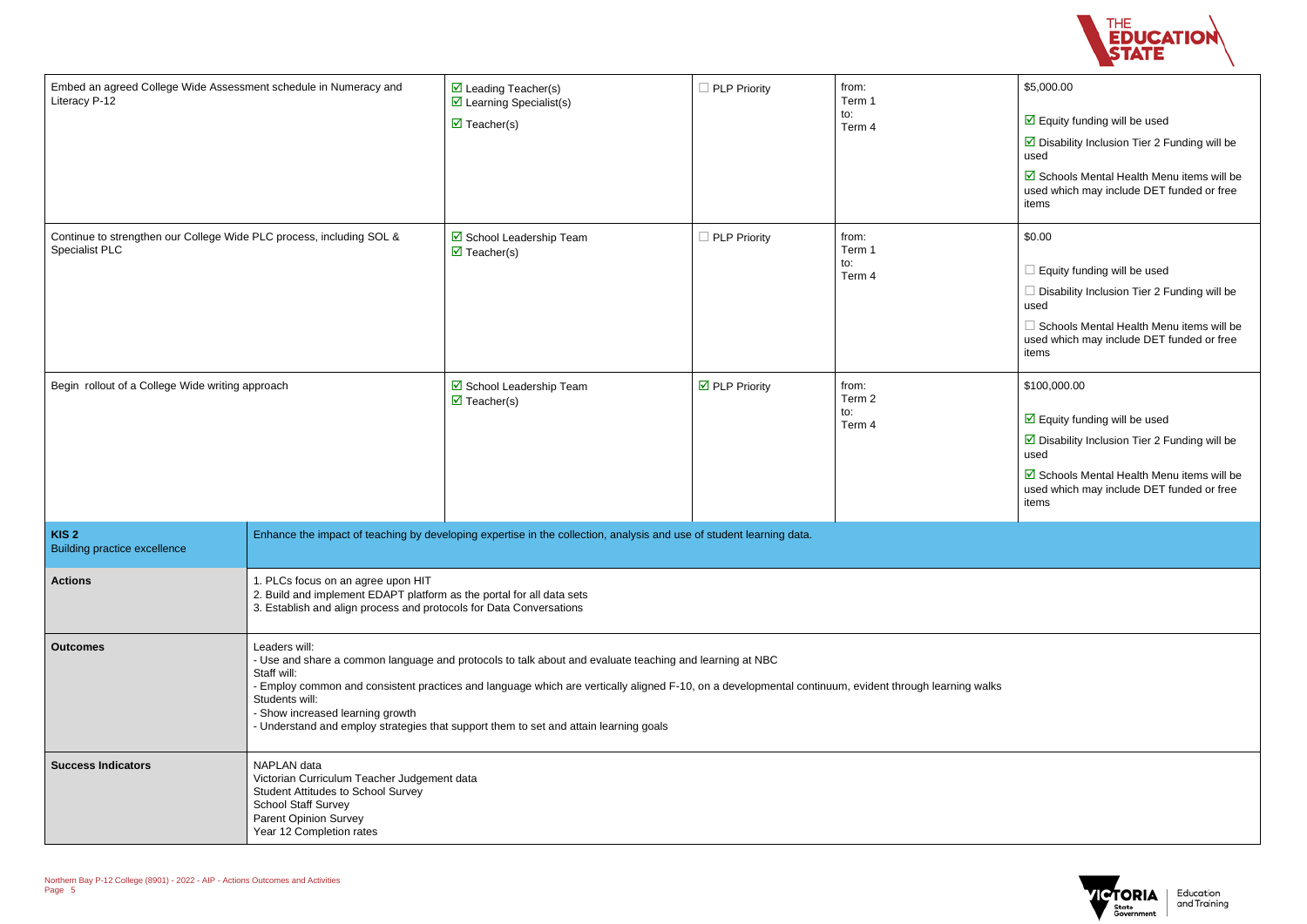

| <b>Budget</b>                                                                                         |
|-------------------------------------------------------------------------------------------------------|
| \$0.00                                                                                                |
| $\Box$ Equity funding will be used                                                                    |
| $\Box$ Disability Inclusion Tier 2 Funding will be<br>used                                            |
| $\Box$ Schools Mental Health Menu items will be<br>used which may include DET funded or free<br>items |
| \$0.00                                                                                                |
| Equity funding will be used                                                                           |
| $\Box$ Disability Inclusion Tier 2 Funding will be<br>used                                            |
| $\Box$ Schools Mental Health Menu items will be<br>used which may include DET funded or free<br>items |
| \$0.00                                                                                                |
| $\Box$ Equity funding will be used                                                                    |
| $\Box$ Disability Inclusion Tier 2 Funding will be<br>used                                            |
| Schools Mental Health Menu items will be<br>used which may include DET funded or free<br>items        |
| \$0.00                                                                                                |
| $\Box$ Equity funding will be used                                                                    |
| Disability Inclusion Tier 2 Funding will be<br>used                                                   |
| $\Box$ Schools Mental Health Menu items will be<br>used which may include DET funded or free<br>items |
|                                                                                                       |
|                                                                                                       |



|                                                                                                                                                                                                                                | VCE English and All Score mean scores<br>PIVOT Surveys (if accepted into the DET PLC Trial)                                                                                                                                                                      |                                                                                                                       |                                     |                                  |                                                                                    |
|--------------------------------------------------------------------------------------------------------------------------------------------------------------------------------------------------------------------------------|------------------------------------------------------------------------------------------------------------------------------------------------------------------------------------------------------------------------------------------------------------------|-----------------------------------------------------------------------------------------------------------------------|-------------------------------------|----------------------------------|------------------------------------------------------------------------------------|
| <b>Activities and Milestones</b>                                                                                                                                                                                               |                                                                                                                                                                                                                                                                  | Who                                                                                                                   | Is this a PL Priority               | When                             | <b>Budget</b>                                                                      |
| Develop and document agreed beliefs and inquiry process from 3-8 (SOL<br>Teams to complete this work)                                                                                                                          |                                                                                                                                                                                                                                                                  | $\triangleright$ Leading Teacher(s)<br>$\triangledown$ Teacher(s)                                                     | $\Box$ PLP Priority                 | from:<br>Term 1<br>to:<br>Term 4 | \$0.00<br>$\square$ Equi<br>$\Box$ Disa<br>used<br>$\Box$ Scho<br>used wl<br>items |
| Further embed and monitor DC agreed beliefs and DC model (DC LT SOL<br>Leaders)                                                                                                                                                |                                                                                                                                                                                                                                                                  | $\triangleright$ Leading Teacher(s)                                                                                   | $\Box$ PLP Priority                 | from:<br>Term 1<br>to:<br>Term 4 | \$0.00<br>$\Box$ Equi<br>$\Box$ Disa<br>used<br>$\Box$ Scho<br>used wl<br>items    |
| Complete and distribute an agreed Reading Instructional Model (College wide)<br>(LS, LT, SoL)                                                                                                                                  |                                                                                                                                                                                                                                                                  | $\triangleright$ Leading Teacher(s)<br>$\triangleright$ Learning Specialist(s)<br>$\overline{\mathcal{A}}$ Teacher(s) | $\Box$ PLP Priority                 | from:<br>Term 1<br>to:<br>Term 4 | \$0.00<br>$\Box$ Equi<br>$\Box$ Disa<br>used<br>$\Box$ Scho<br>used w<br>items     |
| PLC Teams will identify 2 HITs for areas of improvement evidenced in their<br>PDPs (or similar).<br>- PDPs (or similar) and evidence thereof will be inclusive of Classroom<br>Observations and Learning Design Walk processes |                                                                                                                                                                                                                                                                  | $\overline{\mathbf{M}}$ Teacher(s)                                                                                    | $\overline{\boxtimes}$ PLP Priority | from:<br>Term 1<br>to:<br>Term 4 | \$0.00<br>$\Box$ Equi<br>$\Box$ Disa<br>used<br>$\Box$ Scho<br>used w<br>items     |
| Goal 3                                                                                                                                                                                                                         |                                                                                                                                                                                                                                                                  | To create a school that delivers on the high expectations we have for all students, their learning and their futures  |                                     |                                  |                                                                                    |
| 12 Month Target 3.1                                                                                                                                                                                                            | (SSS) Collective Efficacy to 55% in 2022 - (2021 46%)<br>(SATSS) High Expectations for Success f to 87% in 2022 - (2021 83%)<br>(POS) High Expectations for Success to 93% in 2022 - (2020 94%)<br>(POS) General School Satisfaction to 90% in 2022 - (2020 90%) |                                                                                                                       |                                     |                                  |                                                                                    |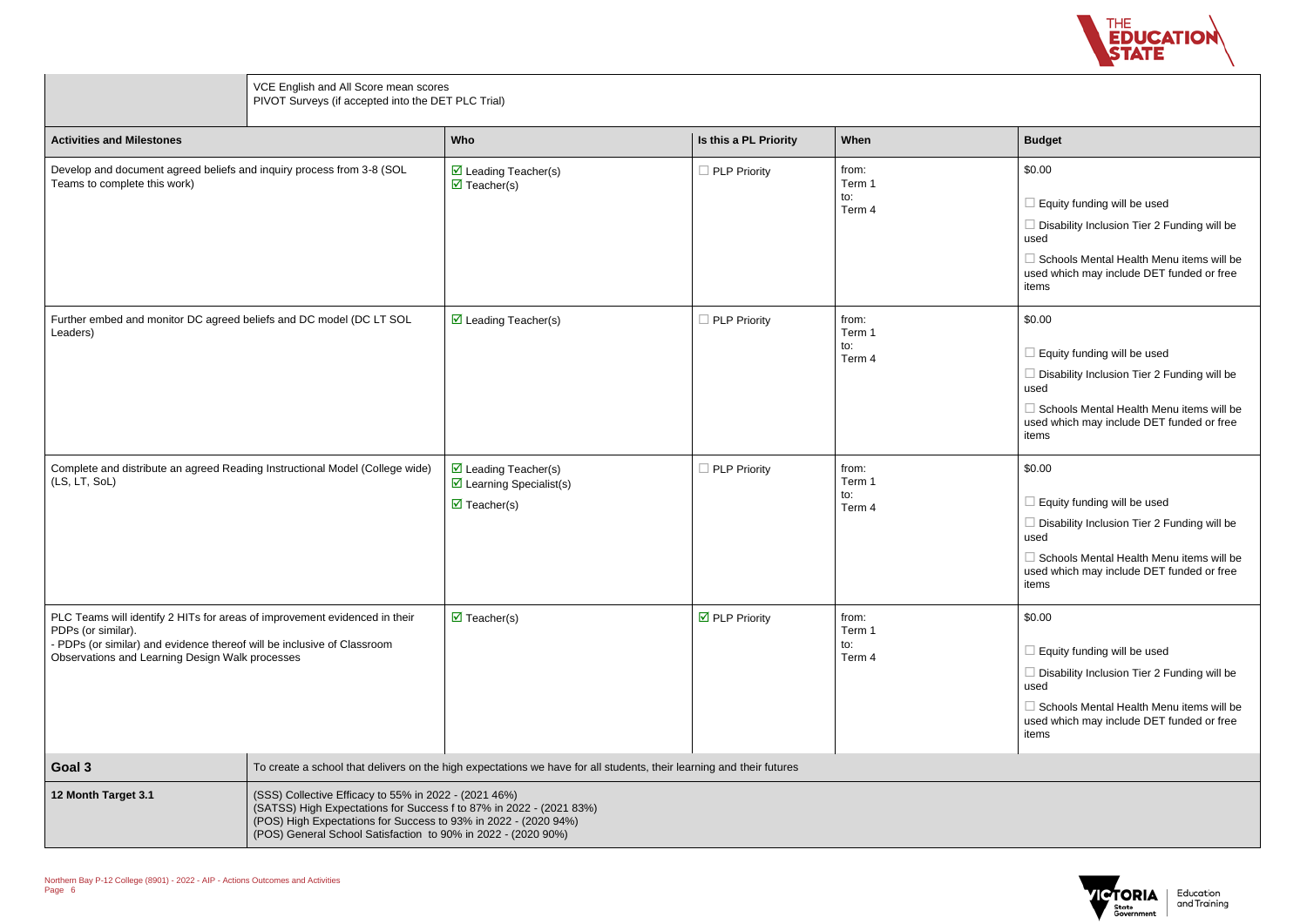

| <b>Budget</b>                                                                                         |
|-------------------------------------------------------------------------------------------------------|
| \$14,000.00                                                                                           |
| $\Box$ Equity funding will be used                                                                    |
| $\Box$ Disability Inclusion Tier 2 Funding will be<br>used                                            |
| $\Box$ Schools Mental Health Menu items will be<br>used which may include DET funded or free<br>items |
| \$0.00                                                                                                |
| $\Box$ Equity funding will be used                                                                    |
| $\Box$ Disability Inclusion Tier 2 Funding will be<br>used                                            |
| $\Box$ Schools Mental Health Menu items will be<br>used which may include DET funded or free<br>items |
| \$20,000.00                                                                                           |
| Equity funding will be used                                                                           |
|                                                                                                       |



|                                                                                                                                                                              | (POS) School Pride and Confidence to 92% in 2022 - (2020 90%)                                                                                                                                                                                                                        |                                                                                                                                                                 |                       |                                  |                                                                                     |
|------------------------------------------------------------------------------------------------------------------------------------------------------------------------------|--------------------------------------------------------------------------------------------------------------------------------------------------------------------------------------------------------------------------------------------------------------------------------------|-----------------------------------------------------------------------------------------------------------------------------------------------------------------|-----------------------|----------------------------------|-------------------------------------------------------------------------------------|
| 12 Month Target 3.2                                                                                                                                                          | P-12 average annual attendance percentage to increase to 94% in 2022 - (2021)<br>P-6 average annual attendance percentage to increase to 94% in 2022 - (2021 87%)<br>Years 7-12 average annual attendance percentage to increase to 94% in 2022 - (2021 81%)                         |                                                                                                                                                                 |                       |                                  |                                                                                     |
| KIS <sub>1</sub><br><b>Empowering students and building</b><br>school pride                                                                                                  |                                                                                                                                                                                                                                                                                      | Activate student voice and agency to establish an authentic learning partnership throughout the school which develops independent and self-regulating learners. |                       |                                  |                                                                                     |
| <b>Actions</b>                                                                                                                                                               | 1. Implement learning program that champions student agency<br>2. Student voice is activated in the classroom<br>3. Develop pedagogical practice that aligns with the DET Amplify resource relating to Student voice, leadership and agency                                          |                                                                                                                                                                 |                       |                                  |                                                                                     |
| <b>Outcomes</b>                                                                                                                                                              | Staff will:<br>- Reflect and work in SoL teams to ensure Student Agency is visible in their learning environment<br>- Commit to include the new values in their planning processes<br>Students will:<br>- Be agential learners who proactively participate in their learning program |                                                                                                                                                                 |                       |                                  |                                                                                     |
| <b>Success Indicators</b>                                                                                                                                                    | <b>BSEM Implementation Tool</b><br><b>Student Attitudes to School Survey</b><br>Attendance Data                                                                                                                                                                                      |                                                                                                                                                                 |                       |                                  |                                                                                     |
| <b>Activities and Milestones</b>                                                                                                                                             |                                                                                                                                                                                                                                                                                      | Who                                                                                                                                                             | Is this a PL Priority | When                             | <b>Budget</b>                                                                       |
| Utilising Developmental Curriculum and ERP's to unpack the next steps for<br>inclusion of Student Agency in the college Pedagogical Model                                    |                                                                                                                                                                                                                                                                                      | $\triangledown$ Leadership Team<br>$\overline{\mathbf{M}}$ Teacher(s)                                                                                           | $\Box$ PLP Priority   | from:<br>Term 1<br>to:<br>Term 4 | \$14,000<br>$\square$ Equi<br>$\Box$ Disa<br>used<br>$\Box$ Scho<br>used w<br>items |
| In all aspects of College planning the question: 'How can we better include<br>Student Voice and Agency in this process?' is included, answered and<br>subsequently acted on |                                                                                                                                                                                                                                                                                      | ☑ School Leadership Team<br>$\overline{\mathbf{M}}$ Teacher(s)                                                                                                  | $\Box$ PLP Priority   | from:<br>Term 1<br>to:<br>Term 4 | \$0.00<br>$\Box$ Equi<br>$\Box$ Disa<br>used<br>$\Box$ Scho<br>used w<br>items      |
| <b>Student Enrichment Programs:</b><br>- Scholarship and Student Leadership programs                                                                                         |                                                                                                                                                                                                                                                                                      | $\triangleright$ Assistant Principal<br>$\triangleright$ Leading Teacher(s)                                                                                     | $\Box$ PLP Priority   | from:<br>Term 1<br>to:<br>Term 4 | \$20,000<br>$\Box$ Equi                                                             |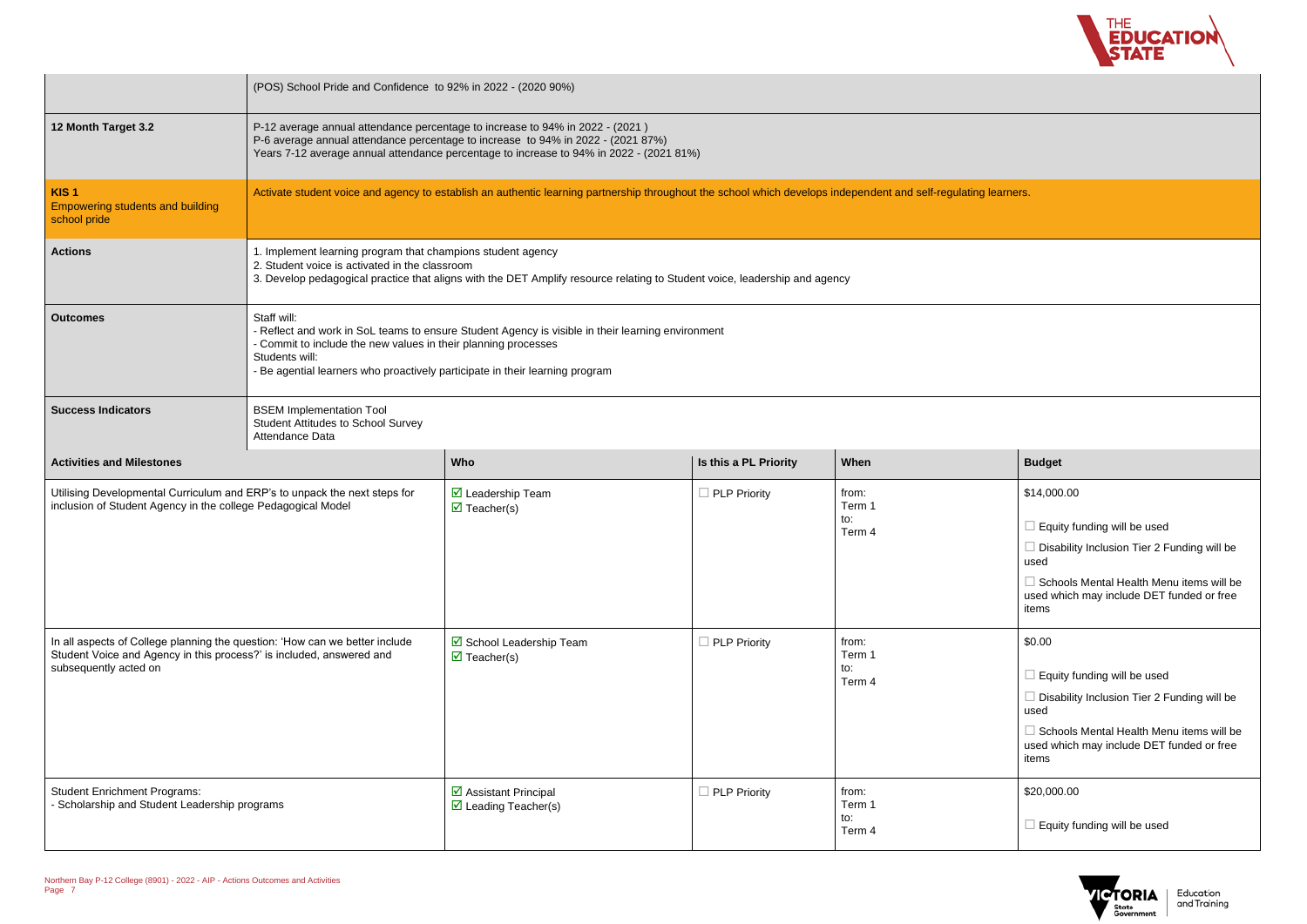

|                                               | Disability Inclusion Tier 2 Funding will be<br>used                                            |  |  |
|-----------------------------------------------|------------------------------------------------------------------------------------------------|--|--|
|                                               | Schools Mental Health Menu items will be<br>used which may include DET funded or free<br>items |  |  |
|                                               | \$0.00                                                                                         |  |  |
|                                               | Equity funding will be used                                                                    |  |  |
|                                               | Disability Inclusion Tier 2 Funding will be<br>used                                            |  |  |
|                                               | Schools Mental Health Menu items will be<br>used which may include DET funded or free<br>items |  |  |
| upports a learning environment that maximises |                                                                                                |  |  |

| <b>Budget</b>                                                                                  |
|------------------------------------------------------------------------------------------------|
| \$0.00                                                                                         |
| Equity funding will be used                                                                    |
| Disability Inclusion Tier 2 Funding will be<br>used                                            |
| Schools Mental Health Menu items will be<br>used which may include DET funded or free<br>items |
| \$50,000.00                                                                                    |
| $\boxtimes$ Equity funding will be used                                                        |
|                                                                                                |



| PL in Student Voice and Agency                                                                                                                  |                                                                                                                                                                                                                                                                                            | $\overline{\mathbf{M}}$ Leadership Team<br>$\overline{\mathbf{M}}$ Teacher(s)     | $\Box$ PLP Priority           | from:<br>Term 1<br>to:<br>Term 4 | Disability Inclusion Tier 2 Funding w<br>used<br>$\Box$ Schools Mental Health Menu items v<br>used which may include DET funded or<br>items<br>\$0.00<br>Equity funding will be used<br>Disability Inclusion Tier 2 Funding w<br>used<br>$\Box$ Schools Mental Health Menu items v<br>used which may include DET funded or<br>items |  |
|-------------------------------------------------------------------------------------------------------------------------------------------------|--------------------------------------------------------------------------------------------------------------------------------------------------------------------------------------------------------------------------------------------------------------------------------------------|-----------------------------------------------------------------------------------|-------------------------------|----------------------------------|-------------------------------------------------------------------------------------------------------------------------------------------------------------------------------------------------------------------------------------------------------------------------------------------------------------------------------------|--|
| KIS <sub>2</sub><br><b>Building leadership teams</b>                                                                                            | Establish a culture of high aspirations and expectations and whole community commitment to the school's vision, values and high expectations which supports a learning environment that maximises<br>success for all students.                                                             |                                                                                   |                               |                                  |                                                                                                                                                                                                                                                                                                                                     |  |
| <b>Actions</b>                                                                                                                                  | Re-word: include values (new)                                                                                                                                                                                                                                                              | Clarity in our community about new college values and their commitment.           |                               |                                  |                                                                                                                                                                                                                                                                                                                                     |  |
| <b>Outcomes</b>                                                                                                                                 | Leaders will:<br>- Ensure all parents are on Compass<br>- Include parents in the creation of 2022 SWPBS matrix<br>Staff will:<br>- Implement the SWPBS matrix<br>Students will:<br>- Set their own personal goas<br>- Understand the new values and hold themselves and others accountable |                                                                                   |                               |                                  |                                                                                                                                                                                                                                                                                                                                     |  |
| <b>Success Indicators</b>                                                                                                                       | SWPBS new matrix<br><b>Student Attitudes to School Survey</b>                                                                                                                                                                                                                              |                                                                                   |                               |                                  |                                                                                                                                                                                                                                                                                                                                     |  |
| <b>Activities and Milestones</b>                                                                                                                |                                                                                                                                                                                                                                                                                            | Who                                                                               | Is this a PL Priority         | When                             | <b>Budget</b>                                                                                                                                                                                                                                                                                                                       |  |
| PL catch up and refresher sessions that develop understanding and teacher<br>practice in SWPBS Framework into Everyday Practice                 |                                                                                                                                                                                                                                                                                            | $\overline{\mathsf{d}}$ All Staff                                                 | $\Box$ PLP Priority           | from:<br>Term 1<br>to:<br>Term 4 | \$0.00<br>Equity funding will be used<br>$\exists$ Disability Inclusion Tier 2 Funding w<br>used<br>Schools Mental Health Menu items v<br>used which may include DET funded or<br>items                                                                                                                                             |  |
| Redeveloping the NBC SWPBS Matrix including revisiting the College Values<br>that underpin SWPBS. Including a college wide refresh of SWPBS PL. |                                                                                                                                                                                                                                                                                            | ☑ Education Support<br>☑ School Leadership Team<br>$\triangledown$ Wellbeing Team | $\triangleright$ PLP Priority | from:<br>Term 1<br>to:<br>Term 3 | \$50,000.00<br>$\boxdot$ Equity funding will be used                                                                                                                                                                                                                                                                                |  |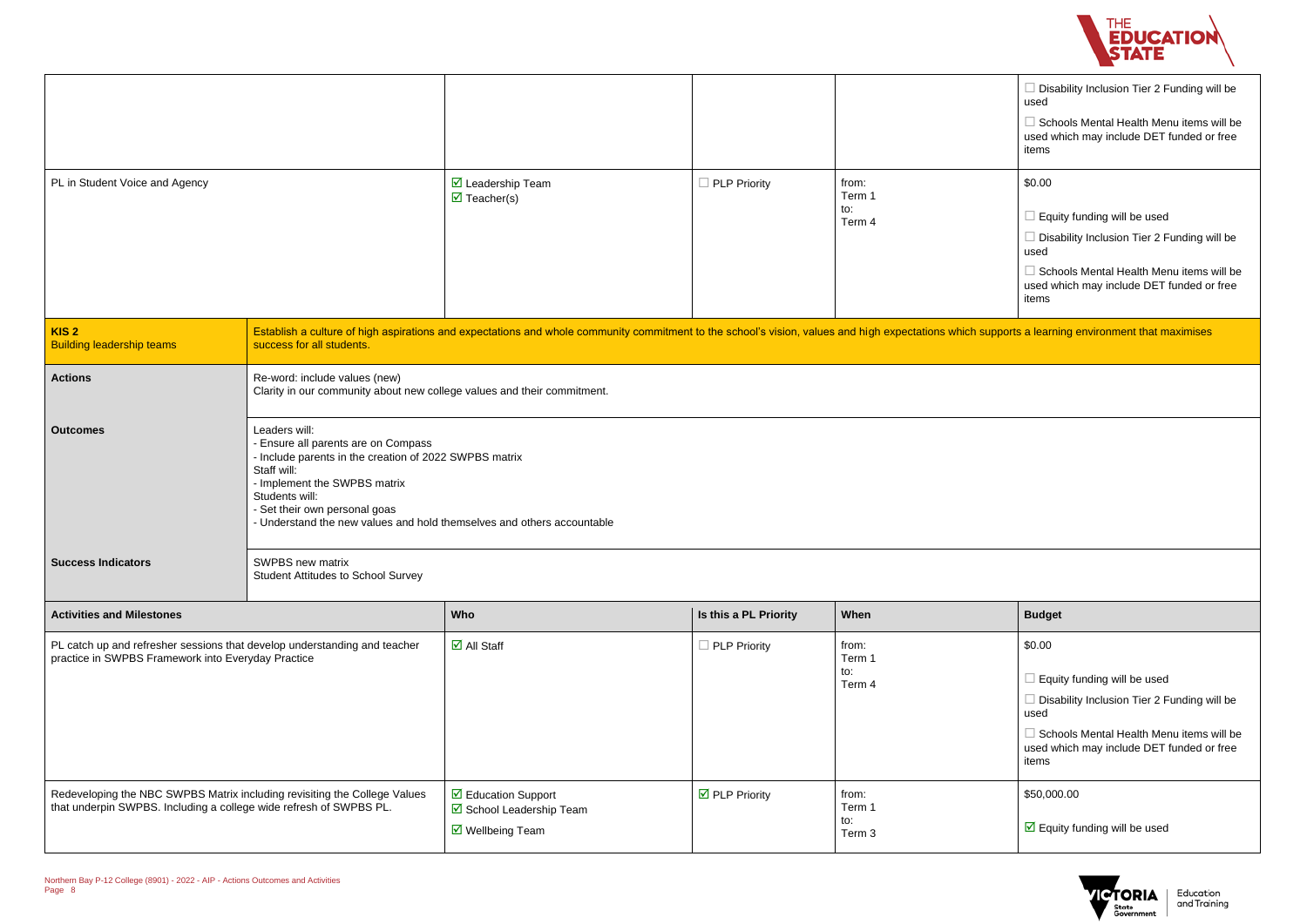

| $\boxtimes$ Disability Inclusion Tier 2 Funding will be<br>used                                  |
|--------------------------------------------------------------------------------------------------|
| ☑ Schools Mental Health Menu items will be<br>used which may include DET funded or free<br>items |
| \$50,000.00                                                                                      |
| $\triangleright$ Equity funding will be used                                                     |
| $\boxtimes$ Disability Inclusion Tier 2 Funding will be<br>used                                  |
| ■ Schools Mental Health Menu items will be<br>used which may include DET funded or free<br>items |



|                                                                                                                                    |                                                                                                                                                                                                                                                                                                                                                                                                               |                                                                                                           |                                      |                                  | $\triangleright$ Disability Inclusion Tier 2 Funding will be<br>used<br>Schools Mental Health Menu items will be<br>used which may include DET funded or free<br>items                                                                                 |  |
|------------------------------------------------------------------------------------------------------------------------------------|---------------------------------------------------------------------------------------------------------------------------------------------------------------------------------------------------------------------------------------------------------------------------------------------------------------------------------------------------------------------------------------------------------------|-----------------------------------------------------------------------------------------------------------|--------------------------------------|----------------------------------|--------------------------------------------------------------------------------------------------------------------------------------------------------------------------------------------------------------------------------------------------------|--|
| High Aspirations -<br>Documenting and implementing consistently the NBC approach to addressing<br>and improving student attendance |                                                                                                                                                                                                                                                                                                                                                                                                               | ☑ School Leadership Team<br>$\triangledown$ Wellbeing Team                                                | $\Box$ PLP Priority                  | from:<br>Term 1<br>to:<br>Term 4 | \$50,000.00<br>$\triangleright$ Equity funding will be used<br>$\triangleright$ Disability Inclusion Tier 2 Funding will be<br>used<br>$\triangleright$ Schools Mental Health Menu items will be<br>used which may include DET funded or free<br>items |  |
| Goal 4                                                                                                                             | To develop the capabilities of Leadership to build an effective learning culture                                                                                                                                                                                                                                                                                                                              |                                                                                                           |                                      |                                  |                                                                                                                                                                                                                                                        |  |
| 12 Month Target 4.1                                                                                                                | Instructional Leadership to increase to 65% in 2022 (2021 63%)<br>Leaders' Support for Change to reach a minimum of 65% by 2022 - (2021 NA)<br>Leading Change to establish to reach a minimum of 65% by 2022 - (2021 NA)                                                                                                                                                                                      |                                                                                                           |                                      |                                  |                                                                                                                                                                                                                                                        |  |
| KIS <sub>1</sub><br>Instructional and shared leadership                                                                            |                                                                                                                                                                                                                                                                                                                                                                                                               | Establish and embed consistent and high quality instructional leadership practice across the college.     |                                      |                                  |                                                                                                                                                                                                                                                        |  |
| <b>Actions</b>                                                                                                                     | . Development of agreed an NBC 'Continua of Learning and Teaching excellence in a P-12 environment'<br>- This work to include pedagogical considerations; curriculum documentation; assessment practices etc.<br>2. College Leaders to be empowered to develop, lead and refine college work within whole of college priority areas including e.g - writing, reading and numeracy                             |                                                                                                           |                                      |                                  |                                                                                                                                                                                                                                                        |  |
| <b>Outcomes</b>                                                                                                                    | Leaders will:<br>- Develop whole of college documentation related to agreed practice and curriculum<br>- Initiate and lead whole of college professional learning activities.<br>- Conduct learning walks<br>- Provide opportunity for professional development in agreed consistent practice<br>Staff will:<br>- Embed practice into classroom<br>- Collect and act on feedback from students and colleagues |                                                                                                           |                                      |                                  |                                                                                                                                                                                                                                                        |  |
| <b>Success Indicators</b>                                                                                                          | FISO 2.0 continua<br><b>Student Attitudes to School Survey</b>                                                                                                                                                                                                                                                                                                                                                |                                                                                                           |                                      |                                  |                                                                                                                                                                                                                                                        |  |
| <b>Activities and Milestones</b>                                                                                                   |                                                                                                                                                                                                                                                                                                                                                                                                               | Who                                                                                                       | Is this a PL Priority                | When                             | <b>Budget</b>                                                                                                                                                                                                                                          |  |
| Professional Learning Walks                                                                                                        |                                                                                                                                                                                                                                                                                                                                                                                                               | $\triangleright$ Learning Specialist(s)<br>☑ School Leadership Team<br>$\overline{\mathbf{y}}$ Teacher(s) | $\overline{\mathbf{M}}$ PLP Priority | from:<br>Term 1<br>to:<br>Term 4 | \$20,000.00<br>$\triangleright$ Equity funding will be used<br>$\triangleright$ Disability Inclusion Tier 2 Funding will be<br>used                                                                                                                    |  |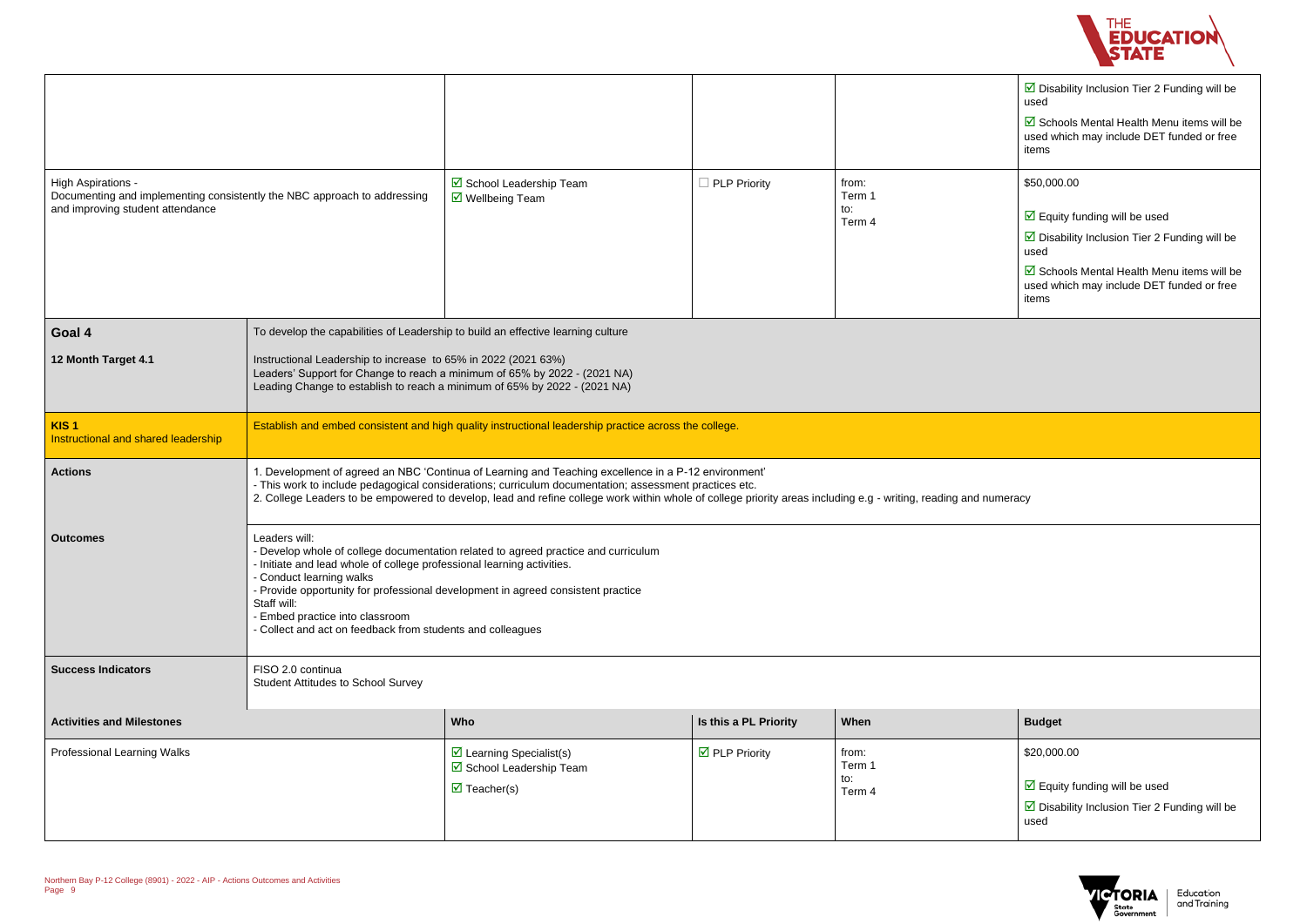



|                                                                                                                                              |                                                                                                                                           |                                                                                                                                                                                                                                                                                                                                                                                                                                                                                                                                                                                             |                                      |                                  | Schools Mental Health Menu items will be<br>used which may include DET funded or free<br>items                                                                                                                                              |
|----------------------------------------------------------------------------------------------------------------------------------------------|-------------------------------------------------------------------------------------------------------------------------------------------|---------------------------------------------------------------------------------------------------------------------------------------------------------------------------------------------------------------------------------------------------------------------------------------------------------------------------------------------------------------------------------------------------------------------------------------------------------------------------------------------------------------------------------------------------------------------------------------------|--------------------------------------|----------------------------------|---------------------------------------------------------------------------------------------------------------------------------------------------------------------------------------------------------------------------------------------|
| Curriculum Day Foci - Development of professional learning goals and<br>structures for these important staff professional learning occasions |                                                                                                                                           | $\overline{\Box}$ All Staff                                                                                                                                                                                                                                                                                                                                                                                                                                                                                                                                                                 | $\overline{\mathbf{M}}$ PLP Priority | from:<br>Term 1<br>to:<br>Term 4 | \$100,000.00<br>$\boxed{\triangle}$ Equity funding will be used<br>$\triangleright$ Disability Inclusion Tier 2 Funding will be<br>used<br>☑ Schools Mental Health Menu items will be<br>used which may include DET funded or free<br>items |
| KIS <sub>2</sub><br>Instructional and shared leadership                                                                                      |                                                                                                                                           | Create a culture of review, responsibility and shared accountability for school improvement.                                                                                                                                                                                                                                                                                                                                                                                                                                                                                                |                                      |                                  |                                                                                                                                                                                                                                             |
| <b>Actions</b><br>college.<br>development programs and experiences                                                                           |                                                                                                                                           | 1. The principal team builds leadership capacity by creating a culture of empowerment, responsibility and opportunities for growth at all levels of experience.<br>2. Leadership is distributed and centered around developing the capabilities of all members of the school community, including students including establishing a leadership platform and pathway across the<br>3. Succession planning is in place to build staff capabilities and recruit staff with particular expertise to deliver school improvement targets by increasing the number of staff engaging in leadership |                                      |                                  |                                                                                                                                                                                                                                             |
| <b>Outcomes</b>                                                                                                                              | Leaders will:<br>- Have the opportunity to develop practice<br>- Develop refined plans that relate back to the college AIP<br>Staff will: | - Comment and participation in cyclical planning and respond to data collection.                                                                                                                                                                                                                                                                                                                                                                                                                                                                                                            |                                      |                                  |                                                                                                                                                                                                                                             |
| <b>Success Indicators</b>                                                                                                                    | SOS<br><b>PLC Matrix</b>                                                                                                                  |                                                                                                                                                                                                                                                                                                                                                                                                                                                                                                                                                                                             |                                      |                                  |                                                                                                                                                                                                                                             |
| <b>Activities and Milestones</b>                                                                                                             |                                                                                                                                           | Who                                                                                                                                                                                                                                                                                                                                                                                                                                                                                                                                                                                         | Is this a PL Priority                | When                             | <b>Budget</b>                                                                                                                                                                                                                               |
| Access to leadership development programs for aspiring and emerging leaders<br>Including access high quality Bastow leadership opportunities |                                                                                                                                           | $\overline{\mathbf{M}}$ Leadership Team<br>$\triangledown$ Leading Teacher(s)                                                                                                                                                                                                                                                                                                                                                                                                                                                                                                               | $\overline{\mathbf{M}}$ PLP Priority | from:<br>Term 1<br>to:<br>Term 4 | \$20,000.00<br>Equity funding will be used<br>Disability Inclusion Tier 2 Funding will be<br>used<br>Schools Mental Health Menu items will be<br>used which may include DET funded or free<br>items                                         |
| SoL leadership Meetings                                                                                                                      |                                                                                                                                           | $\triangledown$ Leadership Team                                                                                                                                                                                                                                                                                                                                                                                                                                                                                                                                                             | $\Box$ PLP Priority                  | from:<br>Term 1<br>to:<br>Term 4 | \$0.00<br>Equity funding will be used<br>Disability Inclusion Tier 2 Funding will be<br>used                                                                                                                                                |